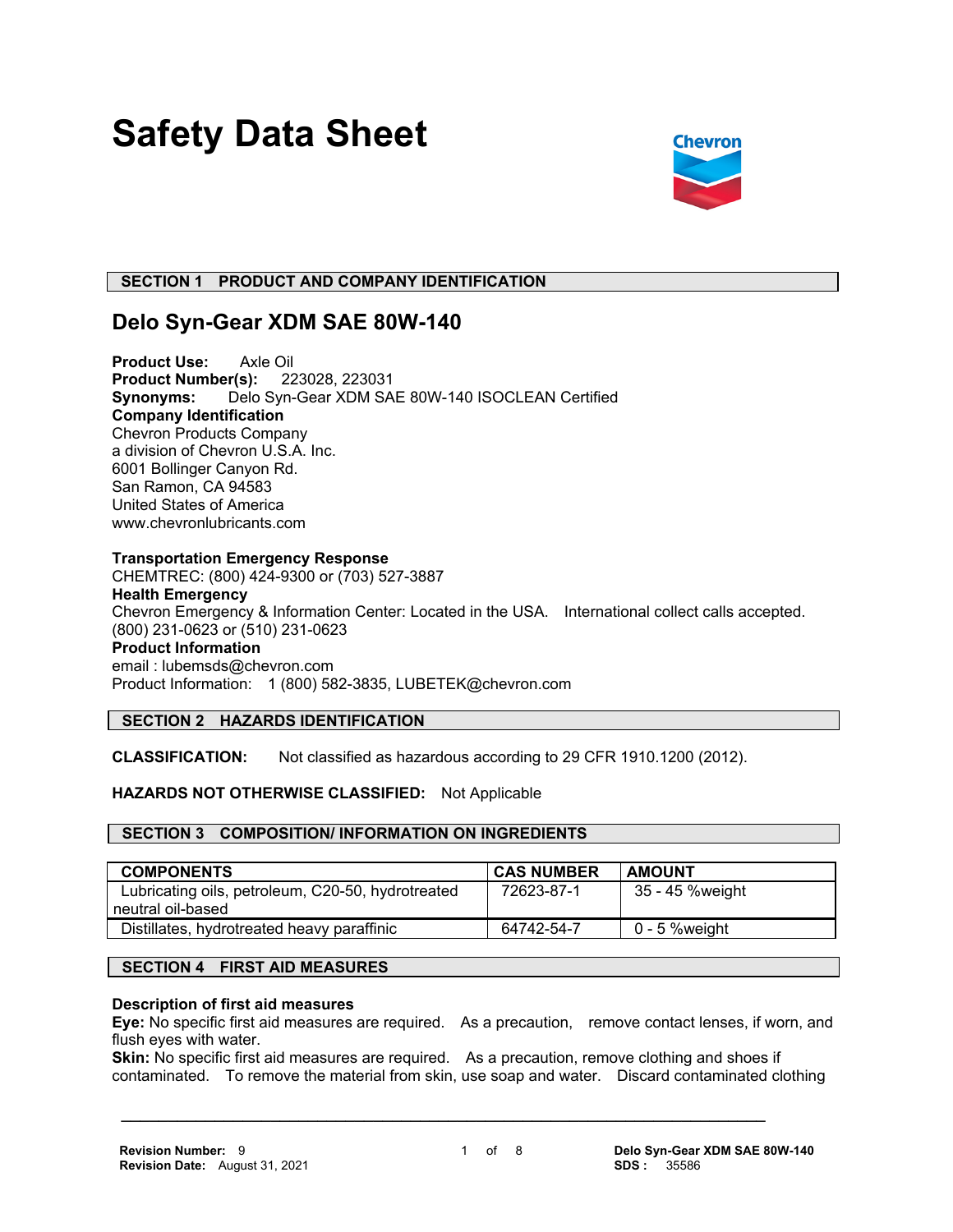and shoes or thoroughly clean before reuse.

**Ingestion:** No specific first aid measures are required. Do not induce vomiting. As a precaution, get medical advice.

**Inhalation:** No specific first aid measures are required. If exposed to excessive levels of material in the air, move the exposed person to fresh air. Get medical attention if coughing or respiratory discomfort occurs. If exposure to hydrogen sulfide (H2S) gas is possible during an emergency, wear an approved, positive pressure air-supplying respirator. Move the exposed person to fresh air. If not breathing, give artificial respiration. If breathing is difficult, give oxygen. Get immediate medical attention.

#### **Most important symptoms and effects, both acute and delayed IMMEDIATE HEALTH EFFECTS**

**Eye:** Not expected to cause prolonged or significant eye irritation.

**Skin:** High-Pressure Equipment Information: Accidental high-velocity injection under the skin of materials of this type may result in serious injury. Seek medical attention at once should an accident like this occur. The initial wound at the injection site may not appear to be serious at first; but, if left untreated, could result in disfigurement or amputation of the affected part.

 Contact with the skin is not expected to cause prolonged or significant irritation. Contact with the skin is not expected to cause an allergic skin response. Not expected to be harmful to internal organs if absorbed through the skin.

**Ingestion:** Not expected to be harmful if swallowed.

**Inhalation:** Not expected to be harmful if inhaled. Contains a synthetic hydrocarbon oil. May cause respiratory irritation or other pulmonary effects following prolonged or repeated inhalation of oil mist at airborne levels above the recommended mineral oil mist exposure limit. Symptoms of respiratory irritation may include coughing and difficulty breathing. Hydrogen sulfide has a strong rotten-egg odor. However, with continued exposure and at high levels, H2S may deaden a person's sense of smell. If the rotten egg odor is no longer noticeable, it may not necessarily mean that exposure has stopped. At low levels, hydrogen sulfide causes irritation of the eyes, nose, and throat. Moderate levels can cause headache, dizziness, nausea, and vomiting, as well as coughing and difficulty breathing. Higher levels can cause shock, convulsions, coma, and death. After a serious exposure, symptoms usually begin immediately.

The U.S. National Institute for Occupational Safety and Health (NIOSH) considers air concentrations of hydrogen sulfide gas greater than 100 ppm to be Immediately Dangerous to Life and Health (IDLH).

# **DELAYED OR OTHER HEALTH EFFECTS:** Not classified

#### **Indication of any immediate medical attention and special treatment needed**

**Note to Physicians:** Administration of 100% oxygen and supportive care is the preferred treatment for poisoning by hydrogen sulfide gas. For additional information on H2S, see Chevron SDS No. 301. In an accident involving high-pressure equipment, this product may be injected under the skin. Such an accident may result in a small, sometimes bloodless, puncture wound. However, because of its driving force, material injected into a fingertip can be deposited into the palm of the hand. Within 24 hours, there is usually a great deal of swelling, discoloration, and intense throbbing pain. Immediate treatment at a surgical emergency center is recommended.

#### **SECTION 5 FIRE FIGHTING MEASURES**

**EXTINGUISHING MEDIA:** Use water fog, foam, dry chemical or carbon dioxide (CO2) to extinguish flames.

**Unusual Fire Hazards:** Leaks/ruptures in high pressure system using materials of this type can create a fire hazard when in the vicinity of ignition sources (eg. open flame, pilot lights, sparks, or electric arcs).

# **PROTECTION OF FIRE FIGHTERS:**

**Fire Fighting Instructions:** This material will burn although it is not easily ignited. See Section 7 for proper handling and storage. For fires involving this material, do not enter any enclosed or confined fire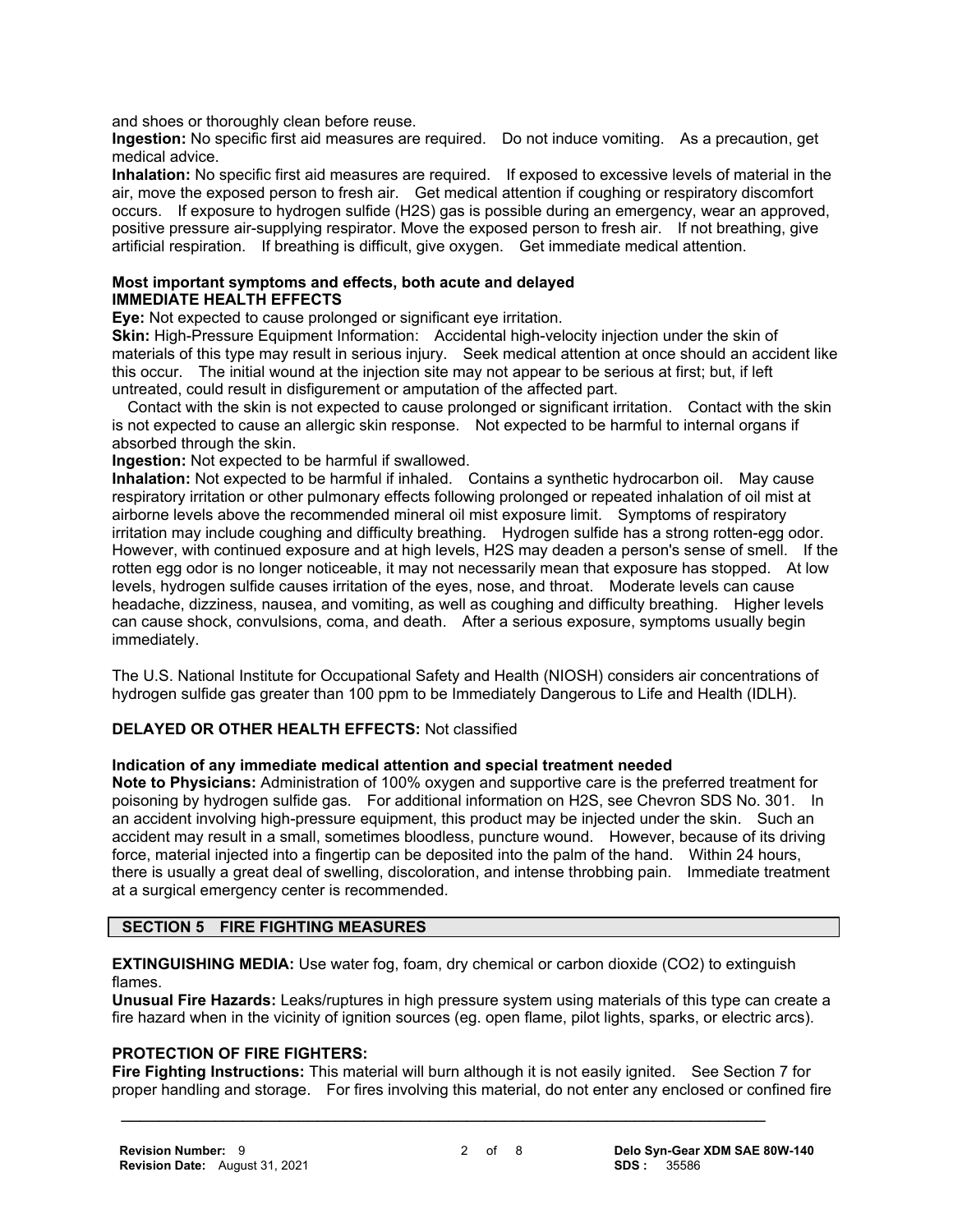space without proper protective equipment, including self-contained breathing apparatus. **Combustion Products:** Highly dependent on combustion conditions. A complex mixture of airborne solids, liquids, and gases including carbon monoxide, carbon dioxide, and unidentified organic compounds will be evolved when this material undergoes combustion. Combustion may form oxides of: Phosphorus, Sulfur, Nitrogen.

# **SECTION 6 ACCIDENTAL RELEASE MEASURES**

**Protective Measures:** Eliminate all sources of ignition in vicinity of spilled material.

**Spill Management:** Stop the source of the release if you can do it without risk. Contain release to prevent further contamination of soil, surface water or groundwater. Clean up spill as soon as possible, observing precautions in Exposure Controls/Personal Protection. Use appropriate techniques such as applying non-combustible absorbent materials or pumping. Where feasible and appropriate, remove contaminated soil. Place contaminated materials in disposable containers and dispose of in a manner consistent with applicable regulations.

**Reporting:** Report spills to local authorities and/or the U.S. Coast Guard's National Response Center at (800) 424-8802 as appropriate or required.

# **SECTION 7 HANDLING AND STORAGE**

**General Handling Information:** Avoid contaminating soil or releasing this material into sewage and drainage systems and bodies of water.

**Precautionary Measures:** DO NOT USE IN HIGH PRESSURE SYSTEMS in the vicinity of flames, sparks and hot surfaces. Use only in well ventilated areas. Keep container closed. Do not breathe gas. Wash thoroughly after handling. Keep out of the reach of children.

**Unusual Handling Hazards:** Toxic quantities of hydrogen sulfide (H2S) may be present in storage tanks and bulk transport vessels which contain or have contained this material. Persons opening or entering these compartments should first determine if H2S is present. See Exposure Controls/Personal Protection -Section 8. Do not attempt rescue of a person over exposed to H2S without wearing approved supplied-air or self-contained breathing equipment. If there is a potential for exceeding onehalf the occupational exposure standard, monitoring of hydrogen sulfide levels is required. Since the sense of smell cannot be relied upon to detect the presence of H2S, the concentration should be measured by the use of fixed or portable devices.

**Static Hazard:** Electrostatic charge may accumulate and create a hazardous condition when handling this material. To minimize this hazard, bonding and grounding may be necessary but may not, by themselves, be sufficient. Review all operations which have the potential of generating and accumulating an electrostatic charge and/or a flammable atmosphere (including tank and container filling, splash filling, tank cleaning, sampling, gauging, switch loading, filtering, mixing, agitation, and vacuum truck operations) and use appropriate mitigating procedures.

**Container Warnings:** Container is not designed to contain pressure. Do not use pressure to empty container or it may rupture with explosive force. Empty containers retain product residue (solid, liquid, and/or vapor) and can be dangerous. Do not pressurize, cut, weld, braze, solder, drill, grind, or expose such containers to heat, flame, sparks, static electricity, or other sources of ignition. They may explode and cause injury or death. Empty containers should be completely drained, properly closed, and promptly returned to a drum reconditioner or disposed of properly.

# **SECTION 8 EXPOSURE CONTROLS/PERSONAL PROTECTION**

# **GENERAL CONSIDERATIONS:**

Consider the potential hazards of this material (see Section 2), applicable exposure limits, job activities, and other substances in the work place when designing engineering controls and selecting personal protective equipment. If engineering controls or work practices are not adequate to prevent exposure to harmful levels of this material, the personal protective equipment listed below is recommended. The user should read and understand all instructions and limitations supplied with the equipment since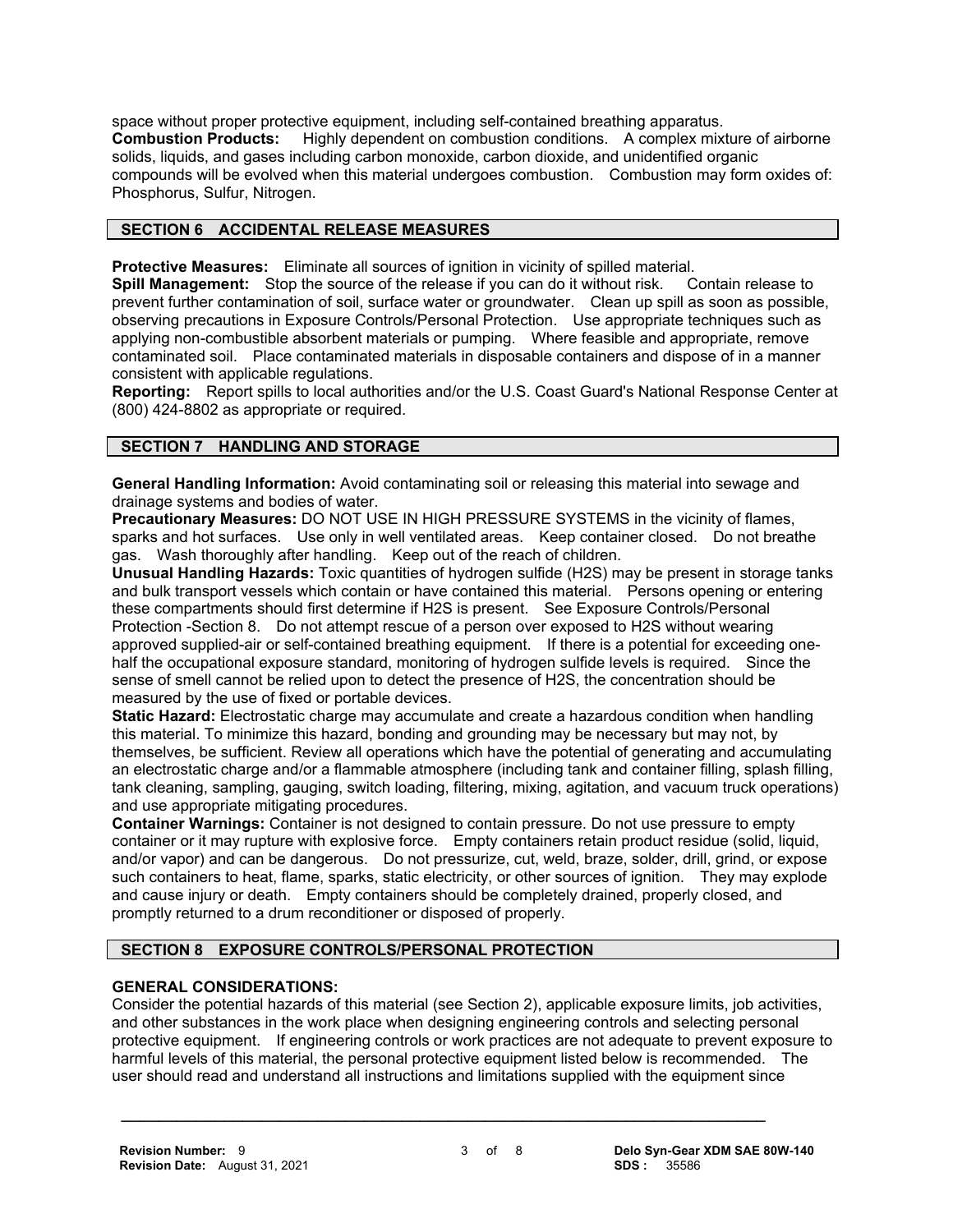protection is usually provided for a limited time or under certain circumstances.

# **ENGINEERING CONTROLS:**

Use in a well-ventilated area.

# **PERSONAL PROTECTIVE EQUIPMENT**

**Eye/Face Protection:** No special eye protection is normally required. Where splashing is possible, wear safety glasses with side shields as a good safety practice.

**Skin Protection:** No special protective clothing is normally required. Where splashing is possible, select protective clothing depending on operations conducted, physical requirements and other substances in the workplace. Suggested materials for protective gloves include: Nitrile Rubber, Silver Shield, Viton. **Respiratory Protection:** No respiratory protection is normally required.

If material is heated and emits hydrogen sulfide, determine if airborne concentrations are below the occupational exposure limit for hydrogen sulfide. If not, wear an approved positive pressure airsupplying respirator. For more information on hydrogen sulfide, see Chevron SDS No. 301. If user operations generate an oil mist, determine if airborne concentrations are below the occupational exposure limit for mineral oil mist. If not, wear an approved respirator that provides adequate protection from the measured concentrations of this material. For air-purifying respirators use a particulate cartridge. Use a positive pressure air-supplying respirator in circumstances where air-purifying respirators may not provide adequate protection.

| <u>ooduputionui Expoduit Ennitoi</u><br><b>Component</b>                  | Agency       | <b>Form</b>           | <b>TWA</b>         | <b>STEL</b>       | <b>Ceiling</b> | <b>Notation</b> |
|---------------------------------------------------------------------------|--------------|-----------------------|--------------------|-------------------|----------------|-----------------|
| Lubricating oils, petroleum,<br>C20-50, hydrotreated<br>neutral oil-based | <b>ACGIH</b> | Inhalable<br>fraction | $5 \text{ mg/m}$ 3 |                   |                |                 |
| Distillates, hydrotreated<br>heavy paraffinic                             | <b>ACGIH</b> | Inhalable<br>fraction | $5 \text{ mg/m}$   |                   |                |                 |
| Distillates, hydrotreated<br>heavy paraffinic                             | <b>ACGIH</b> |                       | $5 \text{ mg/m}$   | $10 \text{ mg/m}$ |                |                 |
| Distillates, hydrotreated<br>heavy paraffinic                             | OSHA Z-1     | Mist                  | $5 \text{ mg/m}$   |                   |                |                 |
| Distillates, hydrotreated<br>heavy paraffinic                             | OSHA Z-1     | $-$                   | $5 \text{ mg/m}$   |                   |                |                 |

#### **Occupational Exposure Limits:**

Consult local authorities for appropriate values.

# **SECTION 9 PHYSICAL AND CHEMICAL PROPERTIES**

#### **Attention: the data below are typical values and do not constitute a specification.**

**Color:** Brown to yellow **Physical State:** Liquid **Odor:** Petroleum odor **Odor Threshold:** No data available **pH:** Not Applicable **Vapor Pressure:** No data available **Vapor Density (Air = 1):** No data available **Initial Boiling Point:** No data available **Solubility:** Soluble in hydrocarbons; insoluble in water **Freezing Point:** Not Applicable **Melting Point:** No data available **Specific Gravity:** 0.8770 @ 15.6°C (60.1°F) (Typical) **Density:** 0.8768 kg/l @ 15°C (59°F) (Typical) **Viscosity:** 245 mm2/s @ 40°C (104°F) (Typical)<br>**Evaporation Rate:** No data available **Evaporation Rate:**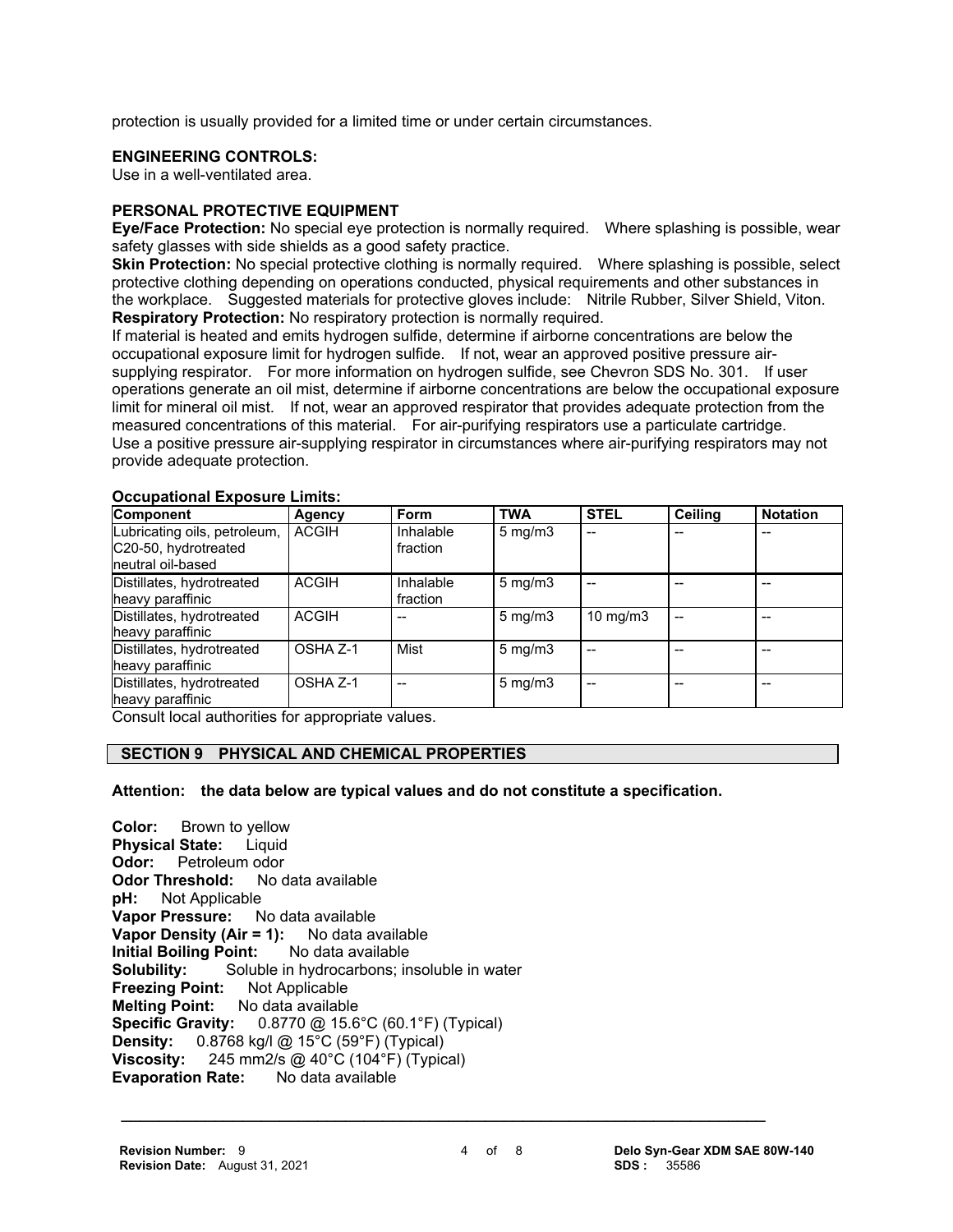**Decomposition temperature:** No data available **Octanol/Water Partition Coefficient:** No data available

## **FLAMMABLE PROPERTIES:**

**Flammability (solid, gas):** Not Applicable

**Flashpoint:** (Pensky-Martens Closed Cup) 136 °C (277 °F) (Typical) **Autoignition:** No data available **Flammability (Explosive) Limits (% by volume in air):** Lower: Not Applicable Upper: Not Applicable

## **SECTION 10 STABILITY AND REACTIVITY**

**Reactivity:** May react with strong acids or strong oxidizing agents, such as chlorates, nitrates, peroxides, etc.

**Chemical Stability:** This material is considered stable under normal ambient and anticipated storage and handling conditions of temperature and pressure.

**Incompatibility With Other Materials: Not applicable** 

**Hazardous Decomposition Products:** Hydrogen Sulfide (Elevated temperatures), Alkyl Mercaptans (Elevated temperatures)

**Hazardous Polymerization:** Hazardous polymerization will not occur.

## **SECTION 11 TOXICOLOGICAL INFORMATION**

**Information on toxicological effects**

**Serious Eye Damage/Irritation:** The eye irritation hazard is based on evaluation of data for product components.

**Skin Corrosion/Irritation:** The skin irritation hazard is based on evaluation of data for product components.

**Skin Sensitization:** The skin sensitization hazard is based on evaluation of data for product components.

**Acute Dermal Toxicity:** The acute dermal toxicity hazard is based on evaluation of data for product components.

**Acute Oral Toxicity:** The acute oral toxicity hazard is based on evaluation of data for product components.

**Acute Inhalation Toxicity:** The acute inhalation toxicity hazard is based on evaluation of data for product components.

**Acute Toxicity Estimate:** Not Determined

**Germ Cell Mutagenicity:** The hazard evaluation is based on data for components or a similar material.

**Carcinogenicity:** The hazard evaluation is based on data for components or a similar material.

**Reproductive Toxicity:** The hazard evaluation is based on data for components or a similar material.

**Specific Target Organ Toxicity - Single Exposure:** The hazard evaluation is based on data for components or a similar material.

 **\_\_\_\_\_\_\_\_\_\_\_\_\_\_\_\_\_\_\_\_\_\_\_\_\_\_\_\_\_\_\_\_\_\_\_\_\_\_\_\_\_\_\_\_\_\_\_\_\_\_\_\_\_\_\_\_\_\_\_\_\_\_\_\_\_\_\_\_\_**

**Specific Target Organ Toxicity - Repeated Exposure:** The hazard evaluation is based on data for components or a similar material.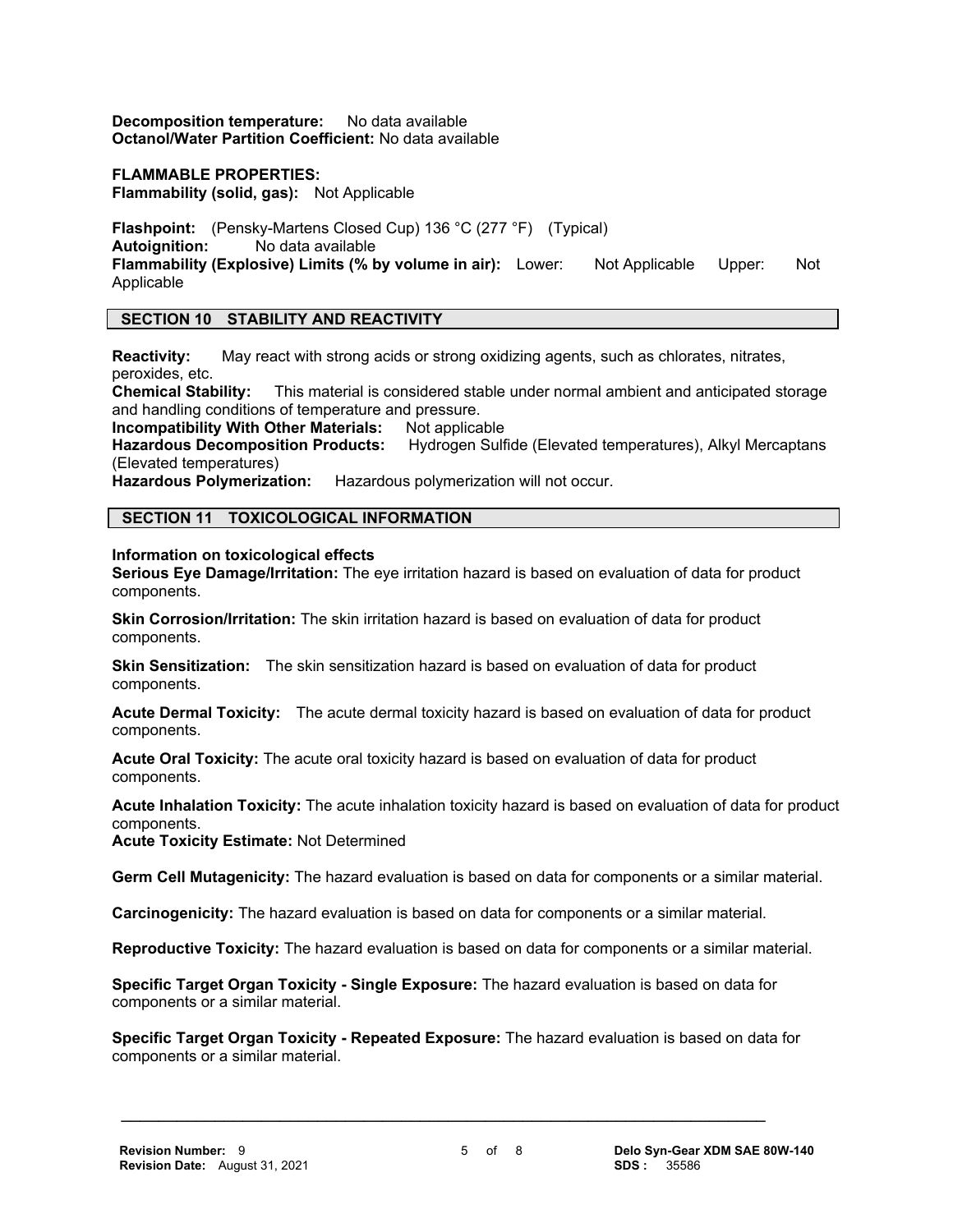# **SECTION 12 ECOLOGICAL INFORMATION**

#### **ECOTOXICITY**

This material is not expected to be harmful to aquatic organisms.

The product has not been tested. The statement has been derived from the properties of the individual components.

## **MOBILITY**

No data available.

#### **PERSISTENCE AND DEGRADABILITY**

This material is not expected to be readily biodegradable. The product has not been tested. The statement has been derived from the properties of the individual components.

#### **POTENTIAL TO BIOACCUMULATE**

Bioconcentration Factor: No data available. Octanol/Water Partition Coefficient: No data available

## **SECTION 13 DISPOSAL CONSIDERATIONS**

Use material for its intended purpose or recycle if possible. Oil collection services are available for used oil recycling or disposal. Place contaminated materials in containers and dispose of in a manner consistent with applicable regulations. Contact your sales representative or local environmental or health authorities for approved disposal or recycling methods.

# **SECTION 14 TRANSPORT INFORMATION**

The description shown may not apply to all shipping situations. Consult 49CFR, or appropriate Dangerous Goods Regulations, for additional description requirements (e.g., technical name) and modespecific or quantity-specific shipping requirements.

**DOT Shipping Description:** NOT REGULATED AS HAZARDOUS MATERIAL UNDER 49 CFR

**IMO/IMDG Shipping Description:** NOT REGULATED AS DANGEROUS GOODS FOR TRANSPORT UNDER THE IMDG CODE

**ICAO/IATA Shipping Description:** NOT REGULATED AS DANGEROUS GOODS FOR TRANSPORT UNDER ICAO

**Transport in bulk according to Annex II of MARPOL 73/78 and the IBC code:** Not applicable

#### **SECTION 15 REGULATORY INFORMATION**

**EPCRA 311/312 CATEGORIES:** Not applicable

#### **REGULATORY LISTS SEARCHED:**

| 01-1=IARC Group 1    | 05=MARTK        |
|----------------------|-----------------|
| 01-2A=IARC Group 2A  | 06=NJ RTK       |
| 01-2B=IARC Group 2B  | 07=PA RTK       |
| 02=NTP Carcinogen    | 08-1=TSCA 5(e)  |
| 03=EPCRA 313         | 08-2=TSCA 12(b) |
| 04=CA Proposition 65 |                 |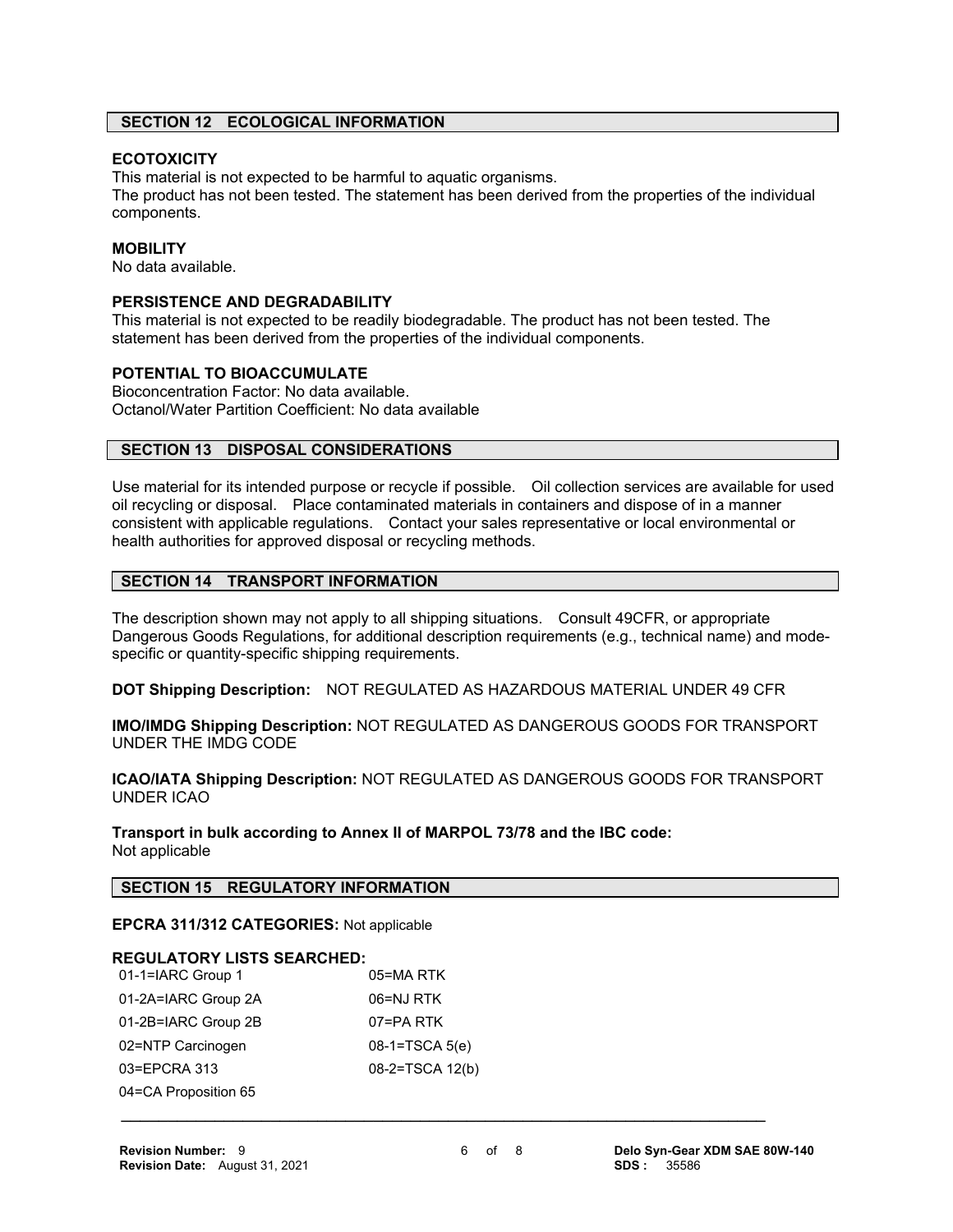The following components of this material are found on the regulatory lists indicated. Distillates, hydrotreated heavy paraffinic 05, 06, 07

#### **CHEMICAL INVENTORIES:**

All components comply with the following chemical inventory requirements: AIIC (Australia), DSL (Canada), ENCS (Japan), IECSC (China), KECI (Korea), NZIoC (New Zealand), PICCS (Philippines), TSCA (United States).

#### **NEW JERSEY RTK CLASSIFICATION:**

Under the New Jersey Right-to-Know Act L. 1983 Chapter 315 N.J.S.A. 34:5A-1 et. seq., the product is to be identified as follows: PETROLEUM OIL (Gear oil)

## **SECTION 16 OTHER INFORMATION**

**NFPA RATINGS:** Health: 0 Flammability: 1 Reactivity: 0

HMIS RATINGS: Health: 0 Flammability: 1 Reactivity: 0

(0-Least, 1-Slight, 2-Moderate, 3-High, 4-Extreme, PPE:- Personal Protection Equipment Index recommendation, \*- Chronic Effect Indicator). These values are obtained using the guidelines or published evaluations prepared by the National Fire Protection Association (NFPA) or the National Paint and Coating Association (for HMIS ratings).

**REVISION STATEMENT:** SECTION 03 - Composition information was modified.

- SECTION 04 First Aid Note to Physicians information was modified.
- SECTION 04 Immediate Health Effects Inhalation information was modified.
- SECTION 05 Special hazards arising from the substance or mixture information was modified.
- SECTION 08 Occupational Exposure Limit Table information was modified.
- SECTION 08 Personal Protective Equipment List information was modified.
- SECTION 08 Respiratory Protection information was modified.
- SECTION 09 Physical/Chemical Properties information was added.
- SECTION 09 Physical/Chemical Properties information was deleted.
- SECTION 09 Physical/Chemical Properties information was modified.
- SECTION 11 Additional Toxicology Information information was deleted.
- SECTION 15 Chemical Inventories information was modified.

SECTION 15 - Regulatory Information information was added.

#### **Revision Date:** August 31, 2021

#### **ABBREVIATIONS THAT MAY HAVE BEEN USED IN THIS DOCUMENT:**

| <b>TLV</b><br><b>Threshold Limit Value</b>                                  |                  | TWA            |                          | Time Weighted Average                   |  |
|-----------------------------------------------------------------------------|------------------|----------------|--------------------------|-----------------------------------------|--|
| <b>STEL</b><br>Short-term Exposure Limit                                    |                  | PEL.           | $\overline{\phantom{0}}$ | Permissible Exposure Limit              |  |
| <b>GHS</b><br><b>Globally Harmonized System</b><br>$\overline{\phantom{a}}$ |                  | <b>CAS</b>     | $\overline{\phantom{a}}$ | <b>Chemical Abstract Service Number</b> |  |
| <b>ACGIH</b><br>American                                                    | Conference<br>of | IMO/IMDG       |                          | International Maritime Dangerous        |  |
| Governmental Industrial Hygienists                                          |                  | Goods Code     |                          |                                         |  |
| American Petroleum Institute<br>API<br>$\sim$                               |                  | SDS.           |                          | Safety Data Sheet                       |  |
| <b>HMIS</b><br>Hazardous Materials Information<br>$\overline{\phantom{a}}$  |                  | <b>NFPA</b>    |                          | National Fire Protection Association    |  |
| System                                                                      |                  | (USA)          |                          |                                         |  |
| Department of Transportation (USA)<br><b>DOT</b><br>٠                       |                  | <b>NTP</b>     | $\overline{\phantom{a}}$ | National Toxicology Program (USA)       |  |
| <b>IARC</b><br>International Agency for Research on<br>$\blacksquare$       |                  | <b>OSHA</b>    |                          | Occupational Safety and Health          |  |
| Cancer                                                                      |                  | Administration |                          |                                         |  |
| <b>NCEL</b><br>New Chemical Exposure Limit                                  |                  | EPA            | $\overline{\phantom{a}}$ | <b>Environmental Protection Agency</b>  |  |
| Self-Contained Breathing Apparatus<br><b>SCBA</b>                           |                  |                |                          |                                         |  |